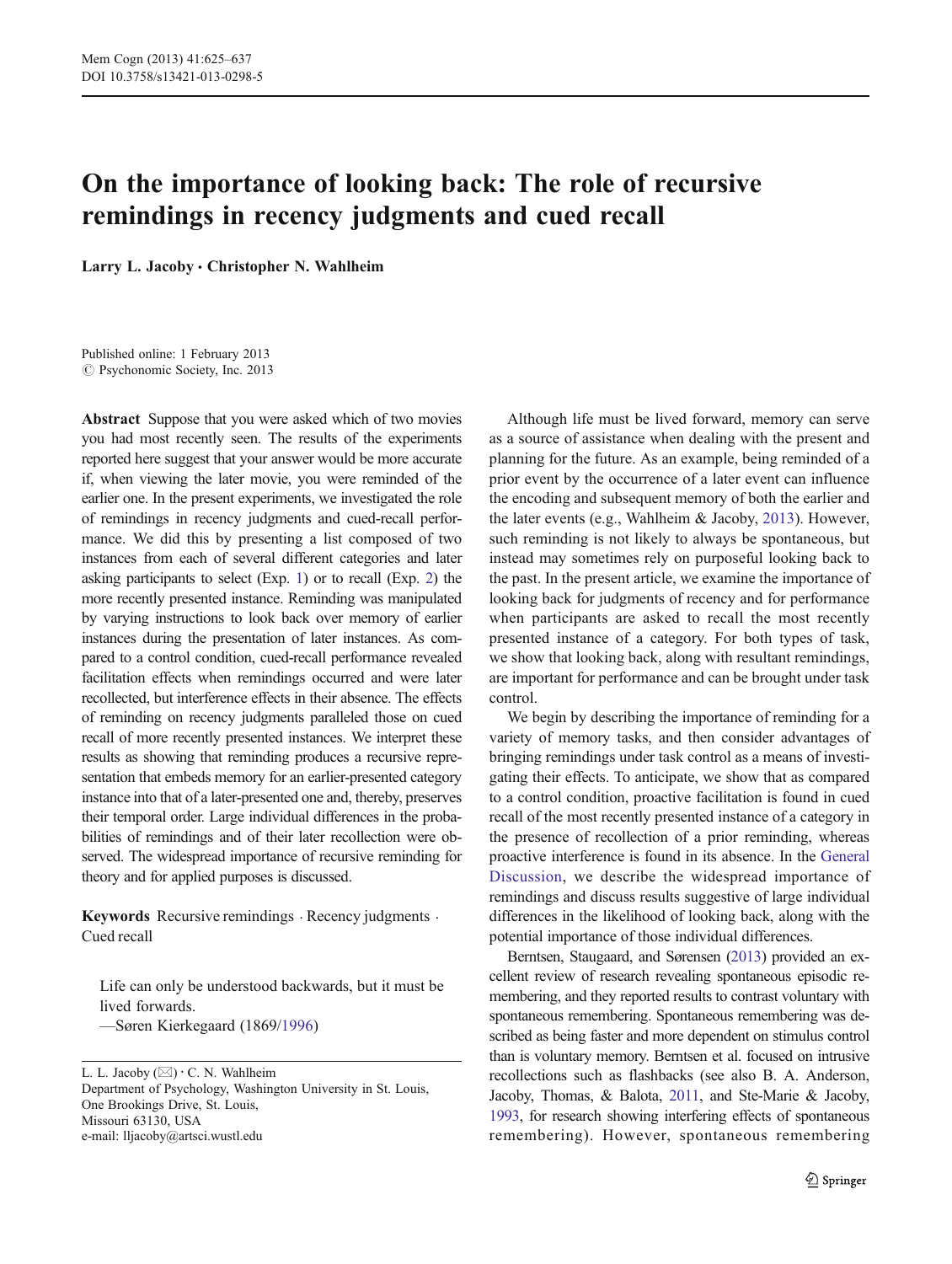(reminding) also has beneficial effects, as in the case of its contributing to the effects of repetition. An early example of this can be seen in paired-associate learning experiments by Asch, Rescorla, and Linder, as reported by Asch [\(1969\)](#page-12-0). In their experiments, a single well-learned pair from a first list was included in a second list of pairs that was presented after a delay. This form of presentation discouraged participants' recognition of the repetition in List 2, resulting in only a small percentage of participants doing so. Participants who did not recognize the repeated pair as being such showed no advantage in memory for the repeated pair, as compared to the "new" pairs that only appeared in List 2. In contrast, participants who did recognize the repetition showed a facilitative effect. Furthermore, when another group was told about the repetition and encouraged to notice it prior to studying List 2, nearly every participant did so, and also showed a facilitative effect of repetition. Results similar to those reported by Asch et al. have been reported by others and described as evidence of the importance of detecting repetitions along with retrieval processes for finding a facilitative effect of spacing repetitions (e.g., Appleton-Knapp, Bjork, & Wickens, [2005](#page-12-0); Bellezza, Winkler, & Andrasik, [1975,](#page-12-0) Exp. 3; Benjamin & Tullis, [2010](#page-12-0); Braun & Rubin, [1998](#page-12-0), Exp. [2](#page-5-0)).

In addition to being important for repetition effects, remindings that rely on the detection of relationships among events are important for preserving the temporal order of events. Judgments of recency are superior for related (e.g., queen–king) as compared to unrelated (e.g., spider–table) words (Hintzman, [2010;](#page-12-0) Tzeng & Cotton, [1980](#page-12-0); Winograd & Soloway, [1985](#page-12-0)). This effect on memory for temporal order has been explained as being produced by the presentation of the second member of a related pair reminding participants of the first member of the pair (Hintzman, [2011](#page-12-0); Tulving, [1983,](#page-12-0) p. 42; Winograd & Soloway, [1985](#page-12-0)). It has been argued that reminding results in a recursive representation in which the first-presented member of a related pair is embedded in the memory of the second-presented member. A recursive representation creates a memory dependence between the members of a related pair and preserves information about their temporal order. For example, if asked which occurred more recently, queen or king, recursive reminding allows the question to be answered by recollecting that the study presentation of queen reminded one of the earlier-presented king, and so, queen must have occurred more recently. Importantly for the present purposes, Hintzman [\(2011\)](#page-12-0) described recursive remindings as generally being automatic (spontaneous). Although we agree that recursive remindings are sometimes spontaneous, we will show here that recursive reminding can be brought under task control. Later, we will consider the advantages of doing so.

Wahlheim and Jacoby ([2013\)](#page-12-0) showed the importance of recursive reminding for proactive effects of memory on cued recall in an A–B, A–D paradigm. Participants in their experiments studied two lists of word pairs that included pairs with the same cue and a changed response (A–B, A–

D), and control pairs presented exclusively in the second list (A–B, C–D). At test, participants were provided with the left-hand member of the pairs as a cue for recall of the righthand member presented in the second list. The results revealed that performance on A–D pairs reflected a mixture of facilitation and interference effects as compared to the control condition. Proactive facilitation occurred when the change in response in the second list was detected and later recollected, whereas proactive interference occurred when change was not detected or was detected but not recollected at test.

The results above show that proactive effects of memory depended on the detection and recollection of change and can be interpreted as showing the importance of recursive reminding. The finding of opposite effects being dependent on the presence or absence of recollection provides support for a distinction between recollection and automatic influences of memory (see Yonelinas & Jacoby, [2012](#page-12-0), for a review of evidence supporting that distinction). We will further describe procedures employed by Wahlheim and Jacoby ([2013\)](#page-12-0) when introducing Experiment [2](#page-5-0), which extended those procedures to recall cued with category names. Also, as will be described, the results reported by Wahlheim and Jacoby revealed large individual differences in the detection of change that were important for later memory performance. We sought similar evidence in Experiment [2](#page-5-0).

The experiments reported here explored the extent to which looking back and resultant recursive remindings can be brought under task control. To do so, we employed a variant of a looking-back procedure that had been used by Jacoby  $(1974)$ .<sup>1</sup> In his experiments, pairs of category instances (e.g., dog, horse) were presented, with members of a pair being separated by various spacings (e.g., zero, one, three, and seven). Also included in the study list were single items for which only the second member of the pair (e.g., *horse*) was presented. In an n-back condition, participants were instructed to respond "yes" if the current instance was from the same category as any instance presented earlier in the experiment, regardless of the distance back of the earlier instance. These instructions were meant to encourage looking back across the whole list and thereby to promote study-phase retrieval (reminding) of the first member of a pair during presentation of the second member, regardless of the spacing of the instances. In contrast, participants in a one-back condition were instructed to respond "yes" only if the current instance was from the same category as the item that had immediately preceded it in the list. For this group, the instructions were meant to restrict remindings to immediately preceding items,

 $1$  The Jacoby [\(1974](#page-12-0)) article was originally titled "The Importance of Looking Back." However, the editor of the journal in which it was published objected, saying that the title was too mentalistic and demanded that it be changed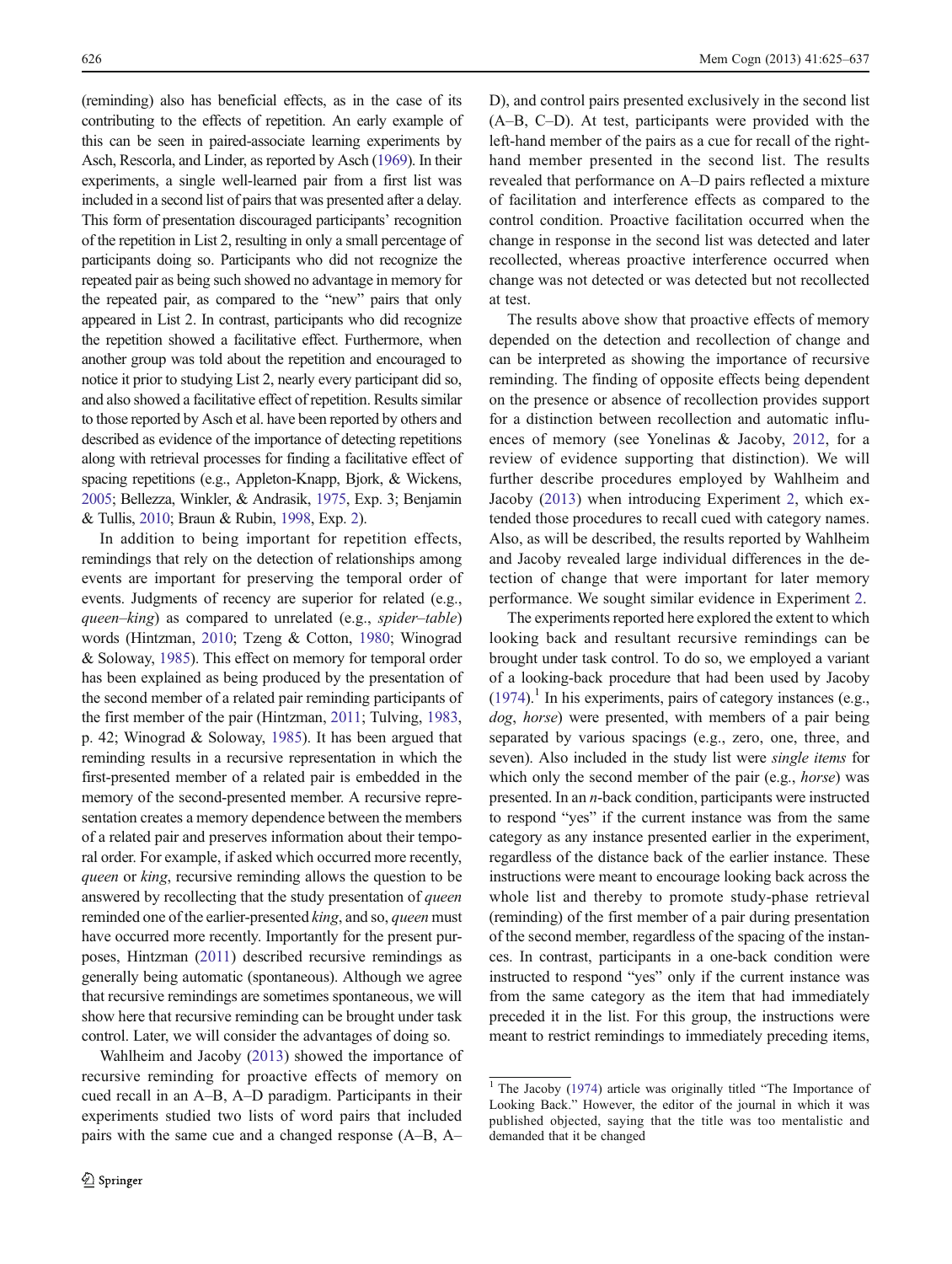with the consequence that remindings would not occur for instances presented at longer spacings.

At test, participants were presented with the firstpresented instance of each studied category (e.g., dog) as a cue for recall of the second instance or, in the case of single items, for recall of the only instance of the category that had been presented. That is, the recall cue was an extralist cue for single items but an intralist cue for items included in pairs. The results revealed strong evidence of the importance of looking back by showing very different spacing functions for the *n*-back and one-back conditions. For the *n*back condition, cued recall remained high across all spacings. In contrast, for the one-back condition, cued-recall performance was high at spacing 0 but then dropped to near the level of single items at longer spacings. These results provided evidence that remindings seldom, if ever, occurred spontaneously for exemplars presented with longer spacings in the one-back condition, and so, an intralist cue was little more effective than was an extralist cue. A third condition, in which participants were simply instructed to learn the presented list of words and were not required to explicitly judge the relationship between items, produced results that were intermediate between those of the one- and  $n$ -back conditions. That result was interpreted as evidence of individual differences in the probability of looking back. It was suggested that when simply instructed to learn, looking back by some participants was similar to that of those in the oneback condition, whereas others looked farther back, as in the n-back condition.

We designed Experiment [1](#page-3-0) to show that recursive reminding that is important for recency judgments can be brought under task control by means of looking-back instructions. Pairs of words from categories were separated by 0, 3, or 12 intervening words, with the one-back and  $n$ back conditions being the same as those employed by Jacoby [\(1974](#page-12-0)). At test, both members of pairs were presented, and participants were instructed to select the word from each pair that had been presented more recently. At spacing 0, we expected to find no difference in the accuracy of recency judgments for the one-back and  $n$ -back conditions, because recursive remindings would occur in both conditions. However, for longer spacings, we expected recursive reminding and the resultant accuracy of recency judgments to remain high for the  $n$ -back condition and to drop for the one-back condition, showing a pattern of results the same as had been reported by Jacoby. Such results would provide evidence that recursive reminding can be brought under task control by showing that the presence of a relationship between items from a pair is not sufficient to enhance later recency judgments, but rather, the task must be such that it encourages recursive reminding.

In Experiment [2](#page-5-0), we employed a procedure similar to that used in Experiment [1,](#page-3-0) but rather than requiring recency judgments, we provided participants with the category names as cues and asked them to recall the most recently presented member of each category. Doing so allowed us to examine the relation between recency judgments and category-cued recall of the most recently presented items. As will be shown, the results extended those reported by Wahlheim and Jacoby ([2013\)](#page-12-0) by revealing a mix of proactive facilitation and proactive interference. When recursive reminding was recollected, proactive facilitation was observed, whereas proactive interference was observed when recollection of reminding was absent. The results also revealed the importance of individual differences in remindings for later memory performance.

Hintzman [\(2011](#page-12-0)) suggested that remindings are typically spontaneous. However, bringing remindings under task control has advantages for investigating their effects and for exploring the utility of the distinction between spontaneous and cognitively controlled remindings. The procedures employed in investigations of the effects of reminding on recency judgments (e.g., Hintzman, [2010](#page-12-0); Tzeng & Cotton, [1980](#page-12-0); Winograd & Soloway, [1985\)](#page-12-0) have not provided evidence that remindings were spontaneous. In those experiments, the manipulation of reminding was confounded with materials (related vs. unrelated items), and reminding occurred under instructions to remember the presented items. Perhaps instructions to study items and remember them for a later test are sufficient to encourage the detection of relationships among presented items. That is, remindings may not have been spontaneous, in the sense of being independent of the task in which participants were engaged. In contrast, our looking-back procedure held the materials constant across conditions and allowed us to examine performance in the one-back condition to determine whether the presence of a category relationship between items was sufficient to produce spontaneous remindings that were discouraged by the task instructions. Evidence of such spontaneous reminding would be revealed by participants in the one-back condition finding it difficult to reject the second-presented member of pairs as being related to the earlier-presented one when the spacing of the pair members was nonzero. Furthermore, for recency judgments, spontaneous reminding would result in the pattern of results for the one-back condition being similar to that for the n-back condition.

Bringing reminding under task control is particularly advantageous for investigating the effects of remindings on cued-recall performance. Our earlier experiments that showed the importance of recollection of remindings for proactive effects of memory (Wahlheim & Jacoby, [2013](#page-12-0)) relied upon results gained by conditionalizing the probability of cued recall on a measure of recollection of reminding, giving reason for concern that item differences due to conditionalizing contributed to the results. Bringing remindings under task control makes it unnecessary to use conditionalized data to examine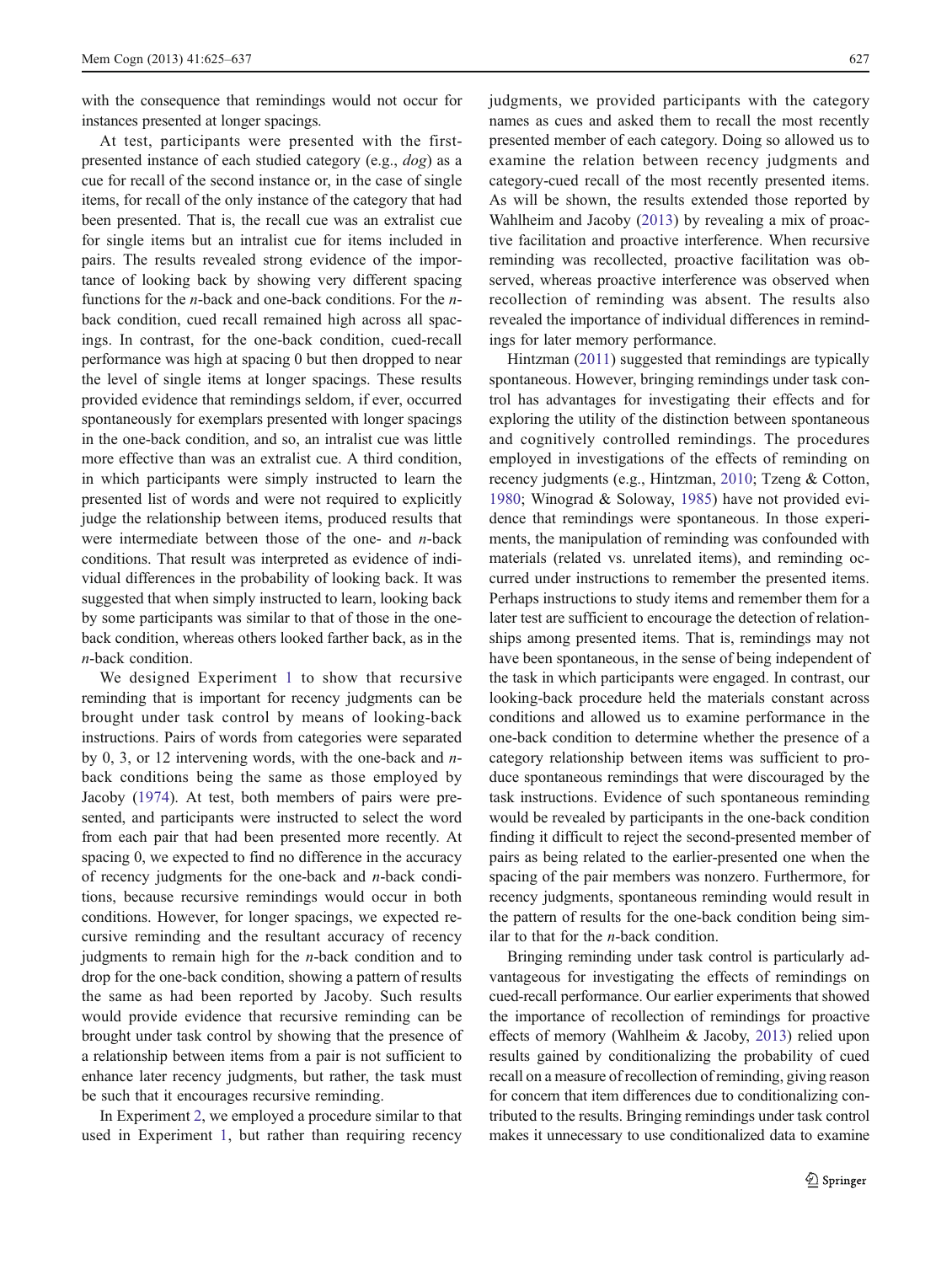<span id="page-3-0"></span>their effects. Also, our looking-back procedure makes it possible to reveal parallels between the effects of reminding on recency judgments and cued-recall performance. As was described above, we expected such parallels to be observed and to provide evidence that recursive reminding preserved temporal-order information that was important for both tasks. In the [General Discussion](#page-9-0), we will contrast the recursivereminding account of proactive effects with traditional accounts that appeal to differences in list discrimination (e.g., Postman & Underwood, [1973](#page-12-0)).

## Experiment 1

#### Method

Participants A group of 56 Washington University students participated in exchange for course credit or \$10/h. The participants were randomly assigned to either the one-back or the n-back condition, resulting in 28 participants per group. The data from three participants in the  $n$ -back condition were removed and replaced due to obvious failure to follow instructions during the study phase.

Design and materials A 2 (looking back: one-back vs. nback)  $\times$  4 (spacing: 0 vs. 3 vs. 12 vs. single items) mixed factorial design was used. Looking back was manipulated between subjects, and spacing was manipulated within subjects.

The materials consisted of two instances from each of 57 categories (e.g., category = a metal; instances = steel and iron). Forty categories were used for critical items, 12 were used for fillers that were not later tested, and five were used for buffers against primacy and recency effects. Instances were chosen from the top five most frequently reported instances in their respective categories, according to the norms reported by Van Overschelde, Rawson, and Dunlosky [\(2004\)](#page-12-0). The 40 critical categories were divided into four groups of ten categories each, which appeared equally often in each spacing condition and in the single-item condition across participants. Filler and buffer items remained constant across formats. The study list contained 104 items. One instance from each buffer category pair appeared at the beginning (five items) and end (five items) of the list (ten items total). Seventy critical items (20 from each spacing condition, which included two instances from each of ten categories, and ten from the single-item condition, which included one instance from each of ten categories) and 24 filler items (eight from each spacing condition, including two instances per category, and no single items) were intermixed throughout. At test, the ten buffer instances formed five practice pairs, and the 70 critical instances, plus ten previously unstudied instances from single-item categories, formed 40 test pairs. The assignments of categories

to spacing conditions and the single-item condition were counterbalanced such that each critical category appeared in each condition equally often across participants. For the single-item condition, the second-presented instances from categories were rotated through conditions across formats, whereas the first-presented instances were not.

Procedure In the study list, critical and filler items appeared individually in a fixed random order that was constrained such that instances from the same spacing condition did not appear consecutively more than three times. In the one-back condition, participants were instructed to respond "yes" when an instance was from the same category as the immediately preceding item, and to respond "no" when the preceding instance was from a different category. In the  $n$ -back condition, participants were instructed to respond "yes" when an instance was from the same category as any preceding item in the list. Participants responded by clicking on boxes labeled "yes" and "no" displayed below the instances. The study items appeared on the screen for 5 s, regardless of whether a response was made. Participants were told to use the time remaining after making their judgments to study the instances for an upcoming test.

At test, pairs of instances belonging to the same category were presented in a fixed random order. The more recently presented member of a pair appeared equally often on the right and the left. Participants were told to click on the instance that had appeared more recently and were informed that for some pairs (single items) only one instance had been presented earlier, and that they should click on those instances. For all items, participants were not allowed to respond until 3 s had passed, at which time the border surrounding each instance changed from white to yellow. This delay was meant to discourage the use of familiarity as a basis for responding.

# Results and discussion

The significance level for all tests was set at  $p < .05$ . Main effects are not reported when they are qualified by significant interactions.

Looking back The top rows of Table [1](#page-4-0) show the probabilities of "yes" judgments made for the one-back and n-back conditions during study. Analysis of the results from the pairs that appeared during study revealed a significant Spacing  $\times$  Looking Back interaction,  $F(2, 108) = 327.39$ ,  $\eta_p^2$  = .86. The probability of "yes" responses was higher in the n-back than in the one-back condition at each level of spacing, but that difference was much larger at spacings 3 and 12 than at spacing 0, showing that participants followed instructions and were generally accurate in detecting shared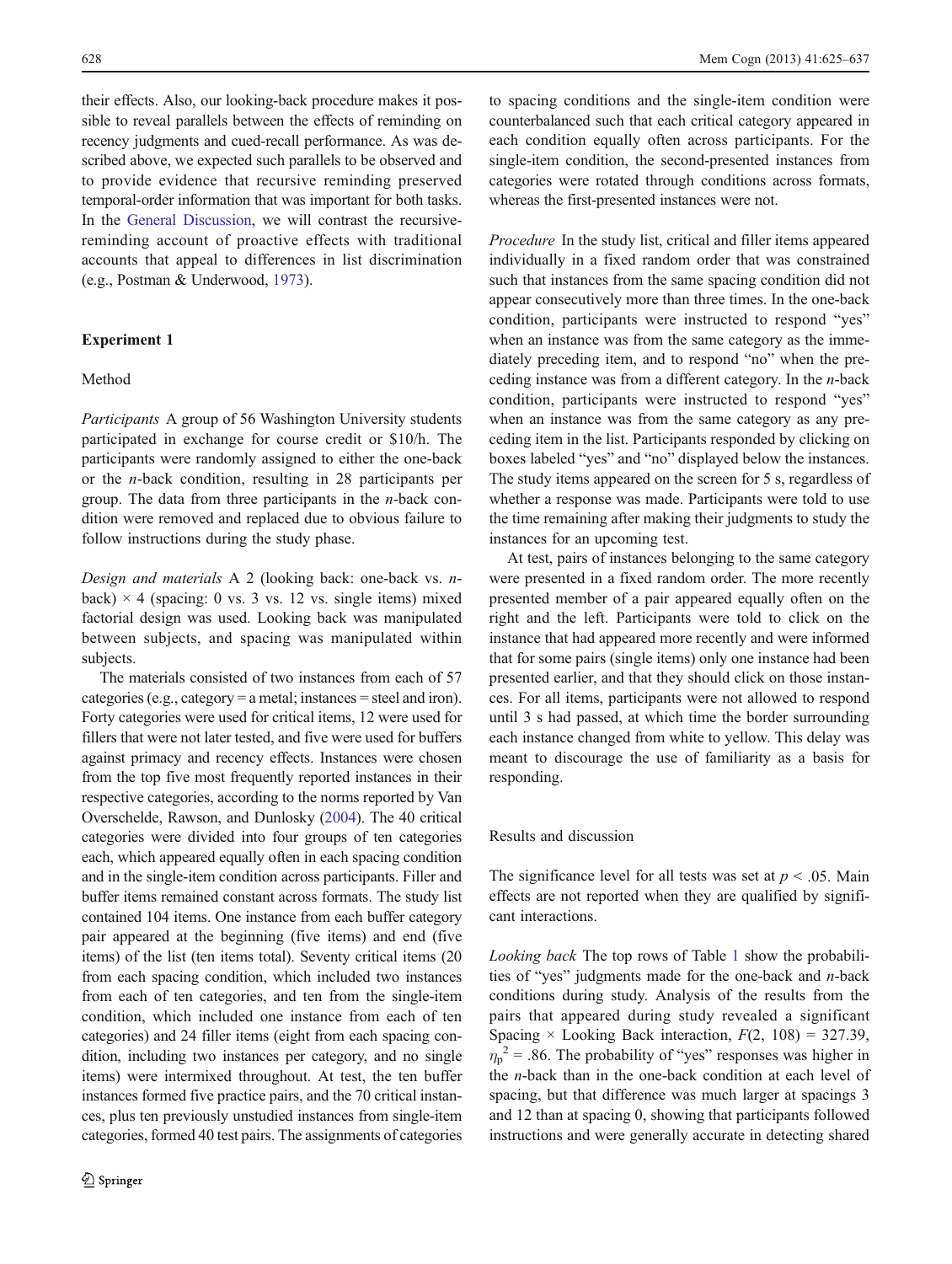<span id="page-4-0"></span>Table 1 Experiments [1](#page-3-0) and [2:](#page-5-0) Probabilities of "yes" judgments at study as a function of spacing and looking back

| Looking Back | Spacing   | Single Items |           |           |
|--------------|-----------|--------------|-----------|-----------|
|              | $\theta$  | 3            | 12        |           |
| Experiment 1 |           |              |           |           |
| One-back     | .87(.02)  | .09(.02)     | .04(01)   | .03(0.01) |
| $n$ -back    | .94(01)   | .88(.02)     | .84(0.03) | .30(.04)  |
| Experiment 2 |           |              |           |           |
| One-back     | .90(0.03) | .06(.05)     | .01(0.03) | .02(0.01) |
| $n$ -back    | .90(0.03) | .80(0.05)    | .80(0.03) | .27(0.04) |

Standard errors of the means are presented in parentheses.

category membership. Analysis of the single items showed that "yes" responses were made more often in the  $n$ -back than in the one-back condition,  $t(54) = 6.84$ . This difference, along with the difference at spacing 0, suggests that the  $n$ back instructions produced a stronger bias to respond "yes." A difference in response bias was expected, because the likelihood of an item requiring a "yes" response was nearly three times higher in the n-back than in the one-back condition. An analysis of the probability of a "no" response to first-presented instances provided further evidence of a difference in response bias, by revealing a significant effect of looking-back condition,  $F(1, 54) = 47.06$ ,  $\eta_p^2 = .47$ . For both of the looking-back conditions, participants should have responded "no" to first-presented instances, but the probability of a "no" response was much higher in the one-back than in the n-back condition, providing evidence of a response bias toward responding "yes" in the  $n$ -back condition. Neither the main effect of item type nor the interaction of looking-back condition with item type was significant in the analysis of "no" responses to firstpresented instances. This lack of effects shows that, as would be expected, responding to single items was generally comparable to responding to the first-presented members of pairs, regardless of the spacing of second-presented members.

Response times for the judgments made during the study phase provided an additional manipulation check for the effectiveness of looking-back instructions. For both looking-back conditions, participants should respond "no" to the first-presented exemplar of a category and to single items, but doing so was expected to be faster in the one-back than in the  $n$ -back condition. For the one-back condition, the category membership of a presented item only needed to be compared to that of the immediately preceding item, whereas the n-back condition required the detection of shared category membership with distantly presented items. Response times for correctly responding "no" were trimmed by deleting times that were 2.5 standard deviations above or

below each participant's mean response time, so as to eliminate effects of outliers. As expected, analyses revealed that response times were longer in the n-back (2,182 ms) than in the one-back (1,323 ms) condition,  $F(1, 54) = 35.57$ ,  $\eta_p^2 =$ .40. Furthermore, the interaction of looking-back condition and item type was significant,  $F(3, 162) = 2.99, \eta_p^2 = .05$ . Analyses of that interaction revealed that response times did not differ among item types in the *n*-back condition,  $F(3)$ , 81) = 1.72,  $p = .17$ ,  $\eta_p^2 = .06$ , but were faster for single items than for all other item types in the one-back condition,  $ts(27)$  $\geq$  2.31,  $ps \leq 0.03$ . We have no interpretation for this interaction, and it was not replicated in Experiment [2](#page-5-0).

Differences between the looking-back conditions in response times to the second-presented instance of a category are difficult to interpret, because at nonzero spacings of category exemplars, participants in the one-back condition should respond "no," whereas those in the n-back condition should respond "yes" regarding the shared category membership of a presented item. Analysis of response times to the second-presented exemplar of a category revealed only a significant effect of spacing,  $F(2, 108) = 3.45$ ,  $\eta_p^2 = .06$ . Response times to the second-presented exemplar of a category were faster at spacing 0 (1,338 ms) than at spacing 3  $(1,482 \text{ ms})$ ,  $t(55) = -2.36$ ,  $p = .02$ , but not than at spacing 12  $(1,427 \text{ ms}), t(55) = -1.58, p = .12.$ 

Recency judgments Table 2 shows that performance on single items (recognition memory) did not differ between looking-back conditions. More importantly, we found a significant Spacing  $\times$  Looking Back interaction for pairs,  $F(2, 108) = 4.05$ ,  $\eta_p^2 = .07$ , that revealed a tendency for performance to increase across spacings in the n-back condition and to decrease across spacings in the one-back condition. Follow-up  $t$  tests showed that in the one-back condition, performance at spacing 0 was higher than performance at spacings 3 and 12,  $ts(27) > 2.11$ . At spacing 12, the accuracy of recency judgments was much higher in the nback condition than in the one-back condition,  $t(54) = 4.30$ ,

Table 2 Correct response probabilities for recency judgments (Exp. [1\)](#page-3-0) and cued recall (Exp. [2](#page-5-0)) as a function of spacing and looking back

| Looking Back      | Spacing   | Single Items |           |           |  |
|-------------------|-----------|--------------|-----------|-----------|--|
|                   | $\theta$  | 3            | 12        |           |  |
| Recency Judgments |           |              |           |           |  |
| One-back          | .71(0.03) | .61(.03)     | .61(0.03) | .93(0.02) |  |
| <i>n</i> -back    | .76(.03)  | .79(0.04)    | .80(0.03) | .95(.02)  |  |
| Cued Recall       |           |              |           |           |  |
| One-back          | .53(0.05) | .45(.04)     | .37(0.04) | .60(0.04) |  |
| $n$ -back         | .54(.05)  | .55(.04)     | .58(.04)  | .73(0.04) |  |

Standard errors of the means are presented in parentheses.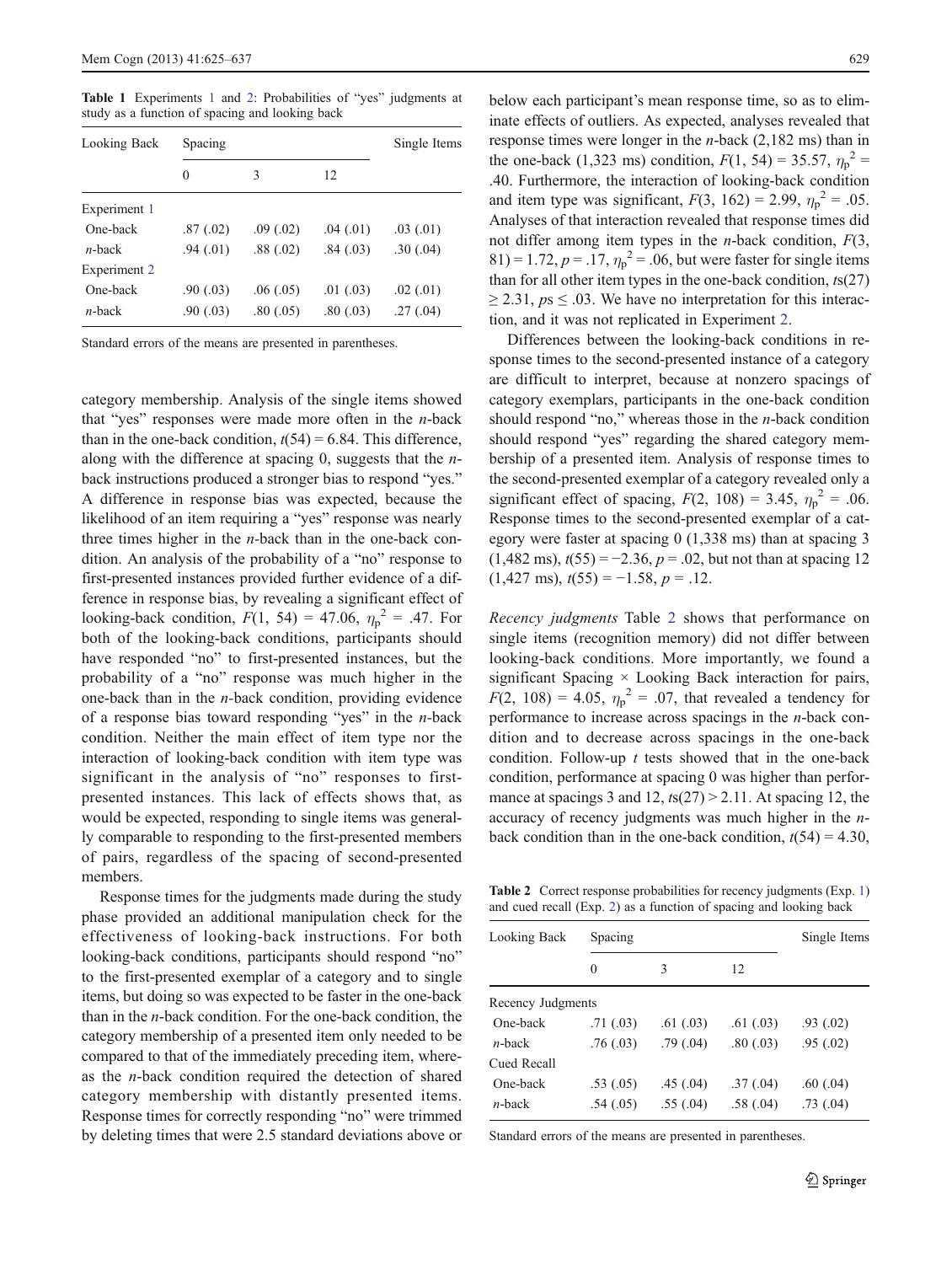<span id="page-5-0"></span>providing evidence that recursive remindings that resulted from looking back preserved information about temporal order.

The looking-back procedure was successful as a means of bringing reminding under task control. Participants in the one-back condition seldom mistakenly responded "yes" when the second-presented member of a pair occurred at nonzero spacing, and the pattern of results for recency judgments was much different for the one-back than for the nback condition. These results show that the relationship among items alone was not sufficient to produce reminding that was spontaneous, in the sense of being independent of the task in which participants were engaged.

Recollecting that one has been reminded of an earlierpresented item from the same category during the presentation of an item provides a sure basis for recency judgments. For example, if one remembers being reminded of *dog* by the presentation of *horse*, he or she can be certain that *dog* was presented prior to horse. As an alternative to a recursive-reminding account of our results, it might be argued that in the n-back condition, presentation of a second instance of a category often resulted in retrieval of the firstpresented instance of the category, and that its doing so served to "lock in" the list position of the first-presented instance. Against an account of that sort, it could as well be argued that retrieval of the first-presented instance during the presentation of the second-presented instance of a category would reduce their temporal separation, and so result in the instances being associated with similar list contexts, causing increased confusion with regard to their temporal order. Furthermore, retrieval of the first-presented instance might be expected to increase its familiarity, and so increase the difficulty of distinguishing between the recency of the first- and second-presented exemplars on the basis of their familiarity. In contrast, according to the recursive-reminding account, the recursive representation that results from reminding, rather than the effects of retrieval per se, is what is responsible for effects on later recency judgments. Again, the recursive representation preserves both the subject and the object, along with their temporal order in a reminding.

#### Experiment 2

The results from Experiment [1](#page-3-0) provided evidence of the importance of looking back for recursive remindings that preserve information about temporal order. Experiment 2 extended those findings to predict proactive effects of memory in cued-recall performance. The looking-back conditions and other details of the procedure were the same as in Experiment [1](#page-3-0). However, at test, participants were presented with the names of categories from which instances had been presented, and they were instructed to recall the most recently presented member of that category. The form of this test is similar to that of tests used to examine proactive effects of memory—for example, by asking participants to recall responses from a second list after having learned a first list (for a review, see M. C. Anderson & Neely, [1996\)](#page-12-0). Proactive interference would be evidenced by the accuracy of recall of the second-presented instance of category pairs (P2) being lower than that of single items because of an increase in intrusion errors produced by mistaken recall of the first-presented instance of a category (P1). In line with the results of Experiment [1,](#page-3-0) we expected recursive remindings to preserve information about temporal order, and thereby protect participants from response competition that would produce such intrusion errors. Consequently, the effects of looking-back instructions on cued-recall performance in Experiment 2 were predicted to be the same as those found for recency judgments in Experiment [1](#page-3-0).

To gain further evidence of the importance of looking back for recursive remindings, we employed a variant of the remindings-report procedure used by Wahlheim and Jacoby [\(2013](#page-12-0)). Participants were instructed that if another word came to mind prior to or simultaneously with a word that they produced as being the more recently presented category instance, they were to report the word that came to mind. Reporting P1 as having come to mind prior to the report of P2 was treated as indicating that a reminding had occurred when P2 was presented for study and that the reminding was recollected at test. The rationale underlying this procedure is that if study list reminding is recollected at test, the object of the reminding (P1) is expected to come to mind prior to or simultaneously with the event that gave rise to the reminding (P2).

Because of the dependency created by P1 being embedded in memory for P2 in a recursive representation, we expected P1 to come to mind along with P2 more often in the  $n$ -back than in the one-back condition when the study spacing was nonzero. Also, in line with results reported by Wahlheim and Jacoby [\(2013\)](#page-12-0), we expected to find a mix of proactive facilitation and proactive interference. Proactive facilitation of P2 recall as compared to the recall of single items was expected to be found when remindings were recollected, but proactive interference was expected when remindings were not recollected at test. Again, these predictions were made because recursive remindings are held to create a dependence between the recall of P1 and P2, as well as preserving information about temporal order. In the absence of recursive remindings, P1 and P2 are held to compete as potential responses, producing proactive interference.

#### Method

Participants A group of 48 Washington University students participated in exchange for course credit or \$10/h. The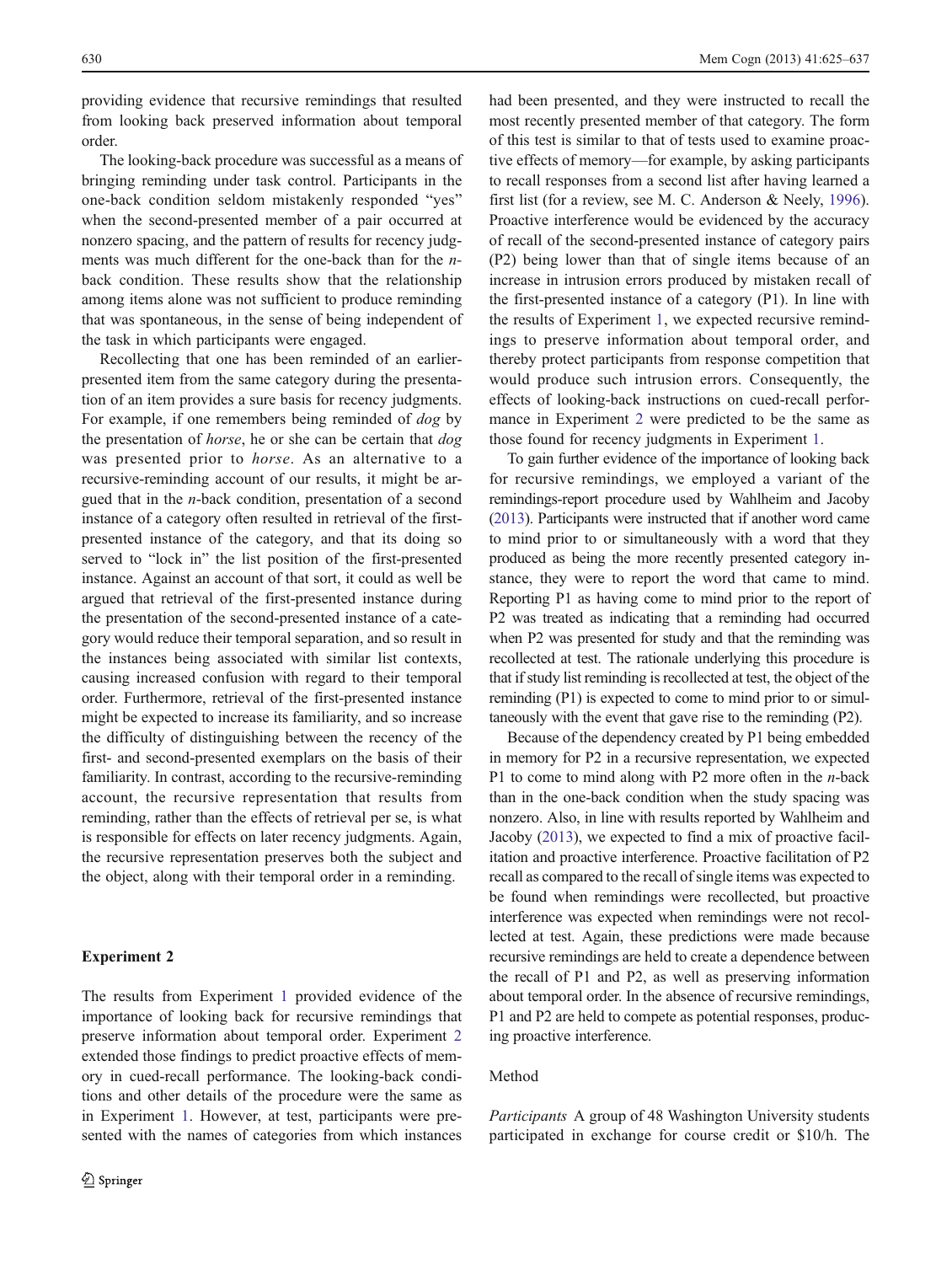participants were randomly assigned to either the one-back or the n-back condition, resulting in 24 participants per group.

Design, materials, and procedure The design, materials, and procedure in Experiment [2](#page-5-0) were identical to those of Experiment [1,](#page-3-0) with the following exceptions. At the time of test, unstudied category labels (e.g., a metal) corresponding to studied instances appeared as cues for recall. Participants were instructed to recall either the more recently presented instance from a pair belonging to the named category or the only instance presented, for single items. They were told to make a response for every item, guessing if necessary. Next, they were instructed to report whether another word came to mind prior to or simultaneously with the response that they reported as being most recently presented, and to type that word in a field on the screen. There were no time limits for the cued-recall or remindings-report responses.

### Results

Looking back The bottom rows of Table [1](#page-4-0) show that the results replicated those of Experiment [1.](#page-3-0) The probabilities of a "yes" response to the pairs did not differ in the one-back and *n*-back conditions at spacing 0, but they were much higher in the *n*-back condition at the longer spacings,  $F(2)$ , 92) = 160.35,  $\eta_p^2$  = .78. Also replicating Experiment [1,](#page-3-0) the probability of responding "yes" to single items was higher in the *n*-back condition than in the one-back condition,  $t(46)$  $= 6.49$ . Finally, responding was comparable for single items and for the first-presented instance of pairs. An analysis of the probability of a "no" response to first-presented instances revealed a significant effect of looking-back condition, F  $(1, 54) = 30.57, \eta_p^2 = .40$ . The probability of a "no" response to first-presented instances and single items was lower in the one-back than in the n-back condition. As we noted for Experiment [1,](#page-3-0) these results provide evidence of a greater bias toward responding "yes" in the n-back than in the one-back condition. In contrast to the results of Experiment [1,](#page-3-0) the analysis of "no" responses revealed a significant interaction between item type and looking-back condition,  $F(3, 138) = 3.79$ ,  $\eta_p^2 = .08$ . That interaction resulted from the difference between looking-back conditions being somewhat larger for single items than for the pair conditions, and is not easily interpretable. Nevertheless, as would be expected, responding to single items was generally comparable to responding to the first-presented members of pairs, just as we had found in Experiment [1](#page-3-0).

As in Experiment [1,](#page-3-0) response times for "no" responses to first-presented category exemplars and single items were longer in the  $n$ -back  $(2,173 \text{ ms})$  than in the one-back  $(1,266 \text{ ms})$  condition,  $F(1, 46) = 54.03$ ,  $\eta_p^2 = .54$ .

Analysis of response times to the second-presented exemplar of a category revealed a significant interaction between looking-back conditions and spacing,  $F(2, 90) = 3.89$ ,  $\eta_p^2 =$ .08. Note that the data from one participant in the  $n$ -back condition were not included in analyses of second-presented instances because of failure to respond "yes" at least once in two of the cells. Analyses of that interaction revealed that response times increased with increases in spacing for the nback condition  $(1,323, 1,484, \text{ and } 1,468 \text{ ms})$ ,  $F(2, 44) =$ 4.65,  $\eta_p^2$  = .18. In the one-back condition, response times to the second-presented instance of a category did not vary significantly across increases in spacing,  $F \leq 1$ . This interaction can be understood as resulting from the difficulty of the retrieval involved in reminding increasing with spacing in the n-back condition.

Cued recall The results presented in Table [2](#page-4-0) show that cued-recall performance for single items was higher in the *n*-back than in the one-back condition,  $t(46) = 2.28$ . Perhaps this was because the potential category memberships of items were more thoroughly processed when preparing for the n-back task, making it more likely that the experimenternamed category would be encoded, and so would serve as an effective cue. The difference between looking-back conditions in the response times to first-presented instances and to single items during the study phase is consistent with this possibility, as well as with a difference in response bias.

Analyses of the probability of correctly recalling the second-presented category instances (P2) produced a significant Spacing  $\times$  Looking Back interaction for pairs,  $F(2, 92)$  $= 5.13$ ,  $\eta_p^2 = .10$ . The form of the interaction was the same that we had found in Experiment [1](#page-3-0) for recency judgments. Performance was nearly identical for the two looking-back conditions at spacing 0. We observed a tendency for performance to increase across spacings in the  $n$ -back condition and to decrease across spacings in the one-back condition. Follow-up  $t$  tests showed that in the one-back condition, performance at spacing 0 was higher than performance at spacing 3,  $t(23) = 1.72$  (one-tailed), and at spacing 12,  $t(23)$  $= 3.99$ . At spacing 12, the probability of correctly producing P2 as a response was much higher in the  $n$ -back than in the one-back condition,  $t(46) = 3.52$ , just as had been found for recency judgments in Experiment [1](#page-3-0). These results provide evidence that recursive remindings enhanced cued recall of P2 and were brought under task control by means of the looking-back procedure.

Analysis of the probability of producing P1 as an intrusion when participants were instructed to recall P2 (Table [3](#page-7-0)) revealed a significant Spacing × Looking Back interaction for pairs,  $F(2, 92) = 6.13$ ,  $\eta_p^2 = 0.12$ . The probability of producing P1 as an intrusion error decreased across spacings in the  $n$ -back condition and increased across spacings in the one-back condition. At spacing 12, the spacing at which the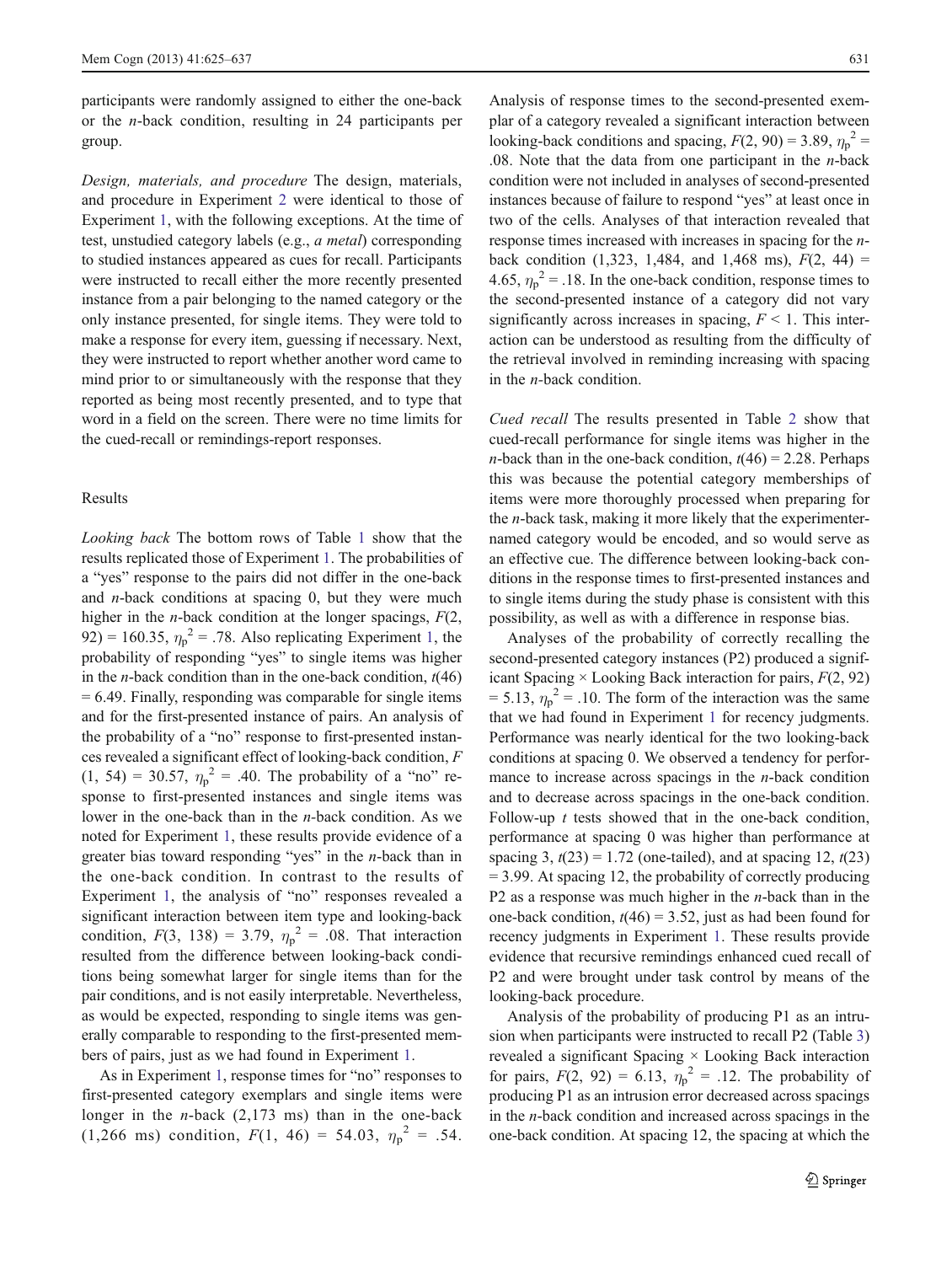<span id="page-7-0"></span>

|  |  |  | <b>Table 3</b> Experiment 2: Probabilities of intrusions of first-presented |
|--|--|--|-----------------------------------------------------------------------------|
|  |  |  | instances (P1) in cued recall as a function of spacing and looking back     |

| Looking Back          | Spacing               | Single Items          |                       |                      |
|-----------------------|-----------------------|-----------------------|-----------------------|----------------------|
|                       | $\theta$              | 3                     | 12.                   |                      |
| One-back<br>$n$ -back | .31(0.04)<br>.33(.04) | .28(0.04)<br>.30(.04) | .43(0.04)<br>.26(.04) | .03(0.01)<br>.04(01) |

The intrusion probabilities for single items reflect baseline rates of responding with first-presented instances from pairs that had not been presented during study. Standard errors of the means are presented in parentheses.

difference between the looking-back conditions was greatest for cued recall in the present experiment and for recency judgments in Experiment [1](#page-3-0), the probability of P1 being produced as an intrusion error was much lower in the nback than in the one-back condition,  $t(46) = -2.88$ .

The probability of recalling the most recently presented instance of a category was lower than that of recalling a single item from a category, providing evidence that response competition between P1 and P2 reduced the probability of correct responding (cf. M. C. Anderson & Neely, [1996\)](#page-12-0). Recursive reminding in the n-back condition served to diminish but not eliminate such proactive interference at longer spacings. As will be shown, the failure to eliminate proactive interference occurred because recursive remindings were not always recollected at the time of test. The correspondence between the results of Experiments [1](#page-3-0) and [2](#page-5-0) provides compelling evidence that recursive remindings enhanced cued-recall performance by preserving information about the order in which category instances had been presented, just as had been found for recency judgments.

Further evidence of the importance of recursive remindings for cued-recall performance was provided by the results from the remindings-report procedure. Table 4 shows that for pairs, P1 was more likely in the  $n$ -back than in the oneback condition to be reported as having come to mind prior to the output of a response that was given as being P2, with the difference between conditions increasing with spacing,  $F(2, 92) = 6.91, \eta_p^2 = .13$ . The converse case, of P2 being reported as coming to mind prior to the erroneous output of

Table 4 Experiment [2:](#page-5-0) Probabilities of first-presented instances (P1) being reported as coming to mind prior to or simultaneously with recalled responses, as a function of spacing and looking back

| Looking Back          | Spacing              | Single Items           |                        |                        |
|-----------------------|----------------------|------------------------|------------------------|------------------------|
|                       | $\theta$             | 3                      | 12.                    |                        |
| One-back<br>$n$ -back | .25(.04)<br>.26(.04) | .13(0.03)<br>.22(0.03) | .10(0.04)<br>.29(0.04) | .02(0.01)<br>.01(0.01) |

Standard errors of the means are presented in parentheses.

a different response as being the more recently presented, rarely occurred, and its probability of occurrence did not differ between the looking-back conditions (.06 vs. .04). The finding that P1 came to mind prior to P2 more often in the n-back condition provides evidence of the validity of the remindings-report procedure as a means of measuring recollection of remindings.

To explore the reliance of proactive effects of memory on recollection of remindings, we compared two probabilities: the probability of correct recall conditionalized on P1 being reported as coming to mind prior to the response that was produced as being P2, and the probability of correct recall conditionalized on no other response being reported as having come to mind (Table 5). When P1 was reported as having come to mind, the probability of correct recall was higher than the probability of correct recall for single items  $(.85 \text{ vs. } .66)$ , showing proactive facilitation,  $t(45) = 4.53$ , and the accuracies of responding did not differ for the oneback and *n*-back conditions (.87 vs. .83),  $t < 1$ . However, the probability of correct responding was lower in the one-back than in the  $n$ -back condition when no other response was reported as coming to mind,  $F(1, 46) = 6.09$ ,  $\eta_p^2 = .12$ , and was also lower for items coming from pairs than for single items,  $F(1, 46) = 52.82$ ,  $\eta_p^2 = .53$ , showing proactive interference. The interaction was not significant,  $F < 1$ . As is suggested for the effect of looking-back condition on the recall of single items, differences in the processing of the potential category memberships of studied items might explain the poorer cued recall of items in the one-back as compared to the n-back condition when remindings were not recollected.

The results above agree with those reported by Wahlheim and Jacoby [\(2013\)](#page-12-0), in showing that the recollection of remindings, as measured by the remindings-report procedure, produces proactive facilitation, whereas failure to recollect remindings produces proactive interference. However, these conclusions are based on results that rely on analyses of conditional probabilities that measure the recollection of remindings by means of the remindings-report procedure. Reliance on analyses of conditional probabilities raises the

Table 5 Experiment [2:](#page-5-0) Correct-response probabilities for cued recall, conditionalized on report of responses coming to mind prior to or simultaneously with recalled responses, as a function of looking back

|             | Single            |                     |
|-------------|-------------------|---------------------|
| P1 Reported | No Other Reported |                     |
| .87(0.04)   | .39(.03)          | .60(0.04)           |
| .83(0.05)   | .51(.04)          | .73(0.04)           |
| .85(.03)    | .44(.03)          | .66(.03)            |
|             |                   | Spacing (All Pairs) |

 $P1$  = the first-presented instance of a category pair. Standard errors of the means are presented in parentheses.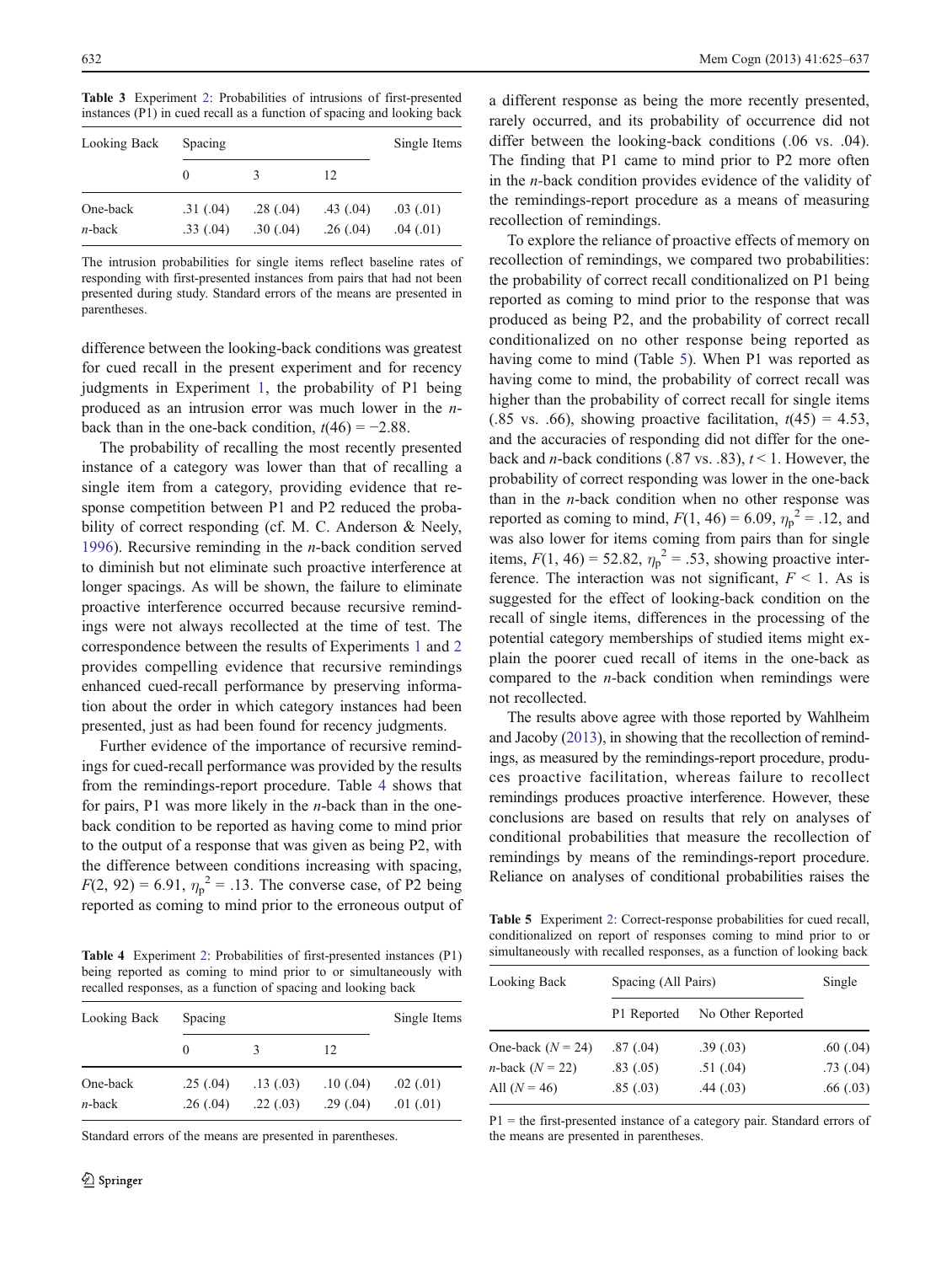possibility that item-selection effects rather than effects of recursive reminding were responsible for the results. That is, it might be argued that use of the remindings-report procedure simply served to select the items that were remembered best. The full pattern of our results provides strong evidence against that argument. The results from the reminding-report procedure converge with those from the looking-back conditions in showing the importance of recursive reminding for subsequent cued-recall performance. Conditionalizing results was not required for reaching our conclusions based on varying looking back by means of instructions. Furthermore, the probability of P1 being reported as having come to mind prior to the response that was output—our remindings-report measure—was higher in the  $n$ -back than in the one-back condition, as was the probability of correct recall of P2. This correspondence of results would be expected from a recursive-reminding account but would be difficult to explain in terms of item-selection effects. Nonetheless, we followed Wahlheim and Jacoby [\(2013\)](#page-12-0) by using a hierarchical regression analysis to gain further evidence that the effects attributed to recursive reminding were not, instead, produced by item-selection effects.

A hierarchical regression analysis was conducted by collapsing across looking-back conditions, with items serving as the unit of analysis (Table 6). The contribution of item differences to cued-recall performance was examined by including performance on single items in the model. Doing so was legitimate because items were rotated across conditions, such that the items representing the secondpresented instance of a category in the one-back and n-back conditions were the same as those representing the singleitem conditions, collapsed across participants. Performance on single items was entered as the first step of the model, and the contribution of recursive remindings was examined by entering the probability of producing P1 prior to the recalled instance, collapsed across spacing conditions, as

Table 6 Experiment [2:](#page-5-0) Proportions of variance in category-cued recall of second-presented instances of pairs explained by item differences, general memory ability, and looking back

|                                 | Unit of Analysis |              |  |
|---------------------------------|------------------|--------------|--|
|                                 | Items            | Participants |  |
| Step 1                          |                  |              |  |
| Item differences/general memory | .04              | $.18*$       |  |
| Step 2                          |                  |              |  |
| Looking back                    | $.05*$           | $26*$        |  |

Values displayed above are  $\Delta R^2$  on each step of the model computed at the item level collapsed across participants (left) and at the participant level collapsed across items (right). Item differences refers to item differences in single-item recall performance, general memory refers to individual differences in single-item recall performance, and looking back refers to differences in detection of shared category memberships for pairs.  $p < .05$ .

the second step. These predictor variables were entered in the specified order to estimate the extent to which recursive remindings predicted variance in the correct recall of P2 when controlling for item differences. Analyses were collapsed across looking-back and spacing conditions because neither variable produced any significant interactions. The results revealed that variance in cued-recall performance was weakly predicted by item differences ( $\Delta R^2 = .04$ ,  $p =$ .09), but the explained variance was only marginally significant. When controlling for item differences, recursive remindings still explained unique variance in cued-recall performance ( $\Delta R^2$  = .05), showing a small difference among items in their ability to support remindings. The small amount of variance explained by remindings is likely a result of the relationship between items being tightly controlled, and task control of remindings further reduced variability in remindings. Regardless, these results provide strong evidence that item-selection effects contributed extremely little to correct cued recall of P2.

Wahlheim and Jacoby [\(2013](#page-12-0)) had also used a hierarchical multiple regression analysis to examine the contribution of individual differences in the recollection of remindings to cued-recall performance, beyond individual differences in the general memory ability of participants. They had found cued-recall performance to increase with the probability of an individual recollecting remindings, as measured by the remindings-report procedure. We used a similar hierarchical multiple regression analysis to examine the effects of individual differences in the present experiment.

The regression model was the same that had been used to explore the contribution of item differences, except participants rather than items served as the unit of analysis (Table 6). We measured differences in general memory ability by examining differences in the correct recall of single items. Performance on single items was entered as the first step, and the probability of recursive remindings, as indicated by the remindings-report procedure, was entered as the second step. The predictor variables were entered in this order to estimate the extent to which individual differences in recursive remindings predicted variance in the correct recall of P2, beyond individual differences in general memory ability. The data were again collapsed across looking-back and spacing conditions because neither variable produced significant interactions. The results revealed that general memory performance accounted for a significant change in explained variance at the first step ( $\Delta R^2$  = .18), and that remindings accounted for a significant change at the second step when controlling for general memory differences ( $\Delta R^2$  = .26). These results converge with the findings of Wahlheim and Jacoby [\(2013](#page-12-0)) in providing evidence for substantial individual differences in reliance on recursive remindings as a basis for cued-recall performance under conditions that require memory for temporal order.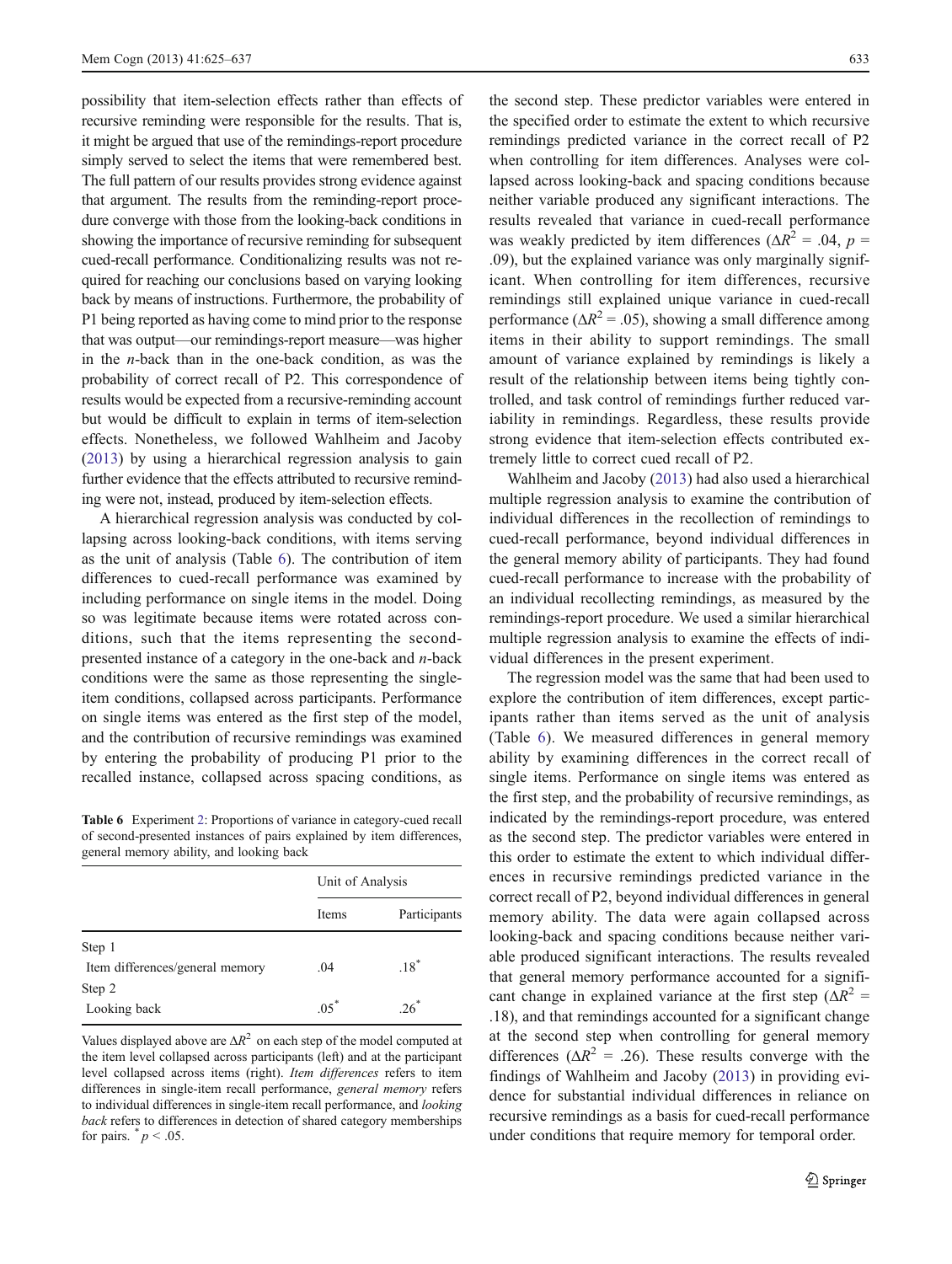<span id="page-9-0"></span>We found the contribution of individual differences in recursive remindings to cued-recall performance to be impressively large, although it was smaller than had sometimes been found by Wahlheim and Jacoby [\(2013\)](#page-12-0). They found that the contribution of individual differences in reminding was smaller when the instructions were such as to direct remindings during List 2 study (Exp. [1](#page-3-0)), as compared to a condition in which remindings were not directed by the instructions. The  $\Delta R^2$  accounted for by individual differences in recollection of remindings was .16 when remindings were directed during List 2, and .41 when they were not directed. In the present experiment, the materials employed, along with the  $n$ -back instructions, ensured that participants were largely successful at detecting the relationship between instances of a category.

The finding of individual differences in the contribution of recursive remindings to subsequent cued recall in the present experiments when encoding processes were so tightly controlled suggests that those individual differences arose from differences in reliance on recollection of recursive remindings at the time of test. Although recursive remindings were represented in memory, participants likely differed in their reliance on recollection of remindings either because they were less able to recollect those remindings or, instead, because the test strategy that they employed did not lead them to attempt such recollection.

#### General discussion

The results of our experiments show that recursive reminding can be brought under task control. Both recency judgments (Exp. [1](#page-3-0)) and cued recall of the most recently presented instance of a category (Exp. [2](#page-5-0)) were less accurate when remindings were discouraged by means of one-back instructions, rather than being encouraged by  $n$ -back instructions. The memory representation of recursive reminding embeds memory for the first-presented instance of a category (P1) in the memory for the second-presented instance (P2), and by doing so preserves the order of their presentation and creates dependence between their earlier and later recall. Recollection that presentation of P2 produced a reminding of P1 serves to preserve their temporal order, which is important for both recency judgments and category-cued recall of the most recently presented instance of a category. When attempting to recall P2, participants in the n-back condition produced fewer intrusions of P1 than did those in the one-back condition when spacing of category instances was nonzero, as would be expected given the effect of looking-back instructions on recency judgments.

The remindings-report procedure measures recollection of recursive reminding as the probability of P1 being reported as coming to mind prior to or simultaneously with

the item reported as being P2. Evidence that recursive remindings produced dependence in recall was provided by the finding that P1 was more likely in the  $n$ -back than in the one-back condition to be reported as coming to mind prior to the response produced as being P2 when the spacing of the instances was nonzero. In agreement with results reported by Wahlheim and Jacoby [\(2013\)](#page-12-0), proactive facilitation was found when recursive reminding was recollected, whereas proactive interference was found when recursive reminding was not recollected. The results from a hierarchical regression analysis, along with other details of the results, serve to support the validity of the remindings-report procedure as a measure of the recollection of remindings.

The convergence of results gained by means of varying looking-back instructions and those gained by reliance on the remindings-report procedure supports our conclusions regarding the importance of recursive reminding. The remindings-report procedure relies on the use of conditional probabilities, and so it might be argued that its results are contaminated by item-selection effects. However, convergence of the results with those gained by varying lookingback instructions removes that worry, because examining the effects of looking back does not rely on the use of conditional probabilities. Also, the regression analysis showed that item differences contributed little to cuedrecall performance. In turn, it might be argued that the results gained by looking-back instructions reflect differences in study time rather than differences in recursive reminding. However, any differences in study time would necessarily be differences in effective study time, since the presentation rate during study was held constant at 5 s per item for the two looking-back conditions. Judgments during the presentation of the study list were faster in the one-back than in the n-back condition, though, and that difference could be viewed as corresponding to a difference in effective study time. Against an account in terms of differences in effective study time, differences between the one- and nback conditions in response times were by far largest for the first-presented instance of a category. There, the manipulation of looking back condition produced only a main effect of decision time whereas our interest is in the interaction between looking back conditions and spacing of category instances. Furthermore, results from the remindings-report procedure did not rely on differences between the lookingback conditions, but converged with results gained by varying the looking-back instructions.

There is reason to expect a close relationship between proactive interference of the sort observed in Experiment [2](#page-5-0) and proactive interference as it has traditionally been investigated. Proactive interference has traditionally been investigated by presenting items in two lists and asking for recall of the items presented in the second list (e.g., Postman & Underwood, [1973](#page-12-0)). Judging the list membership of a pair is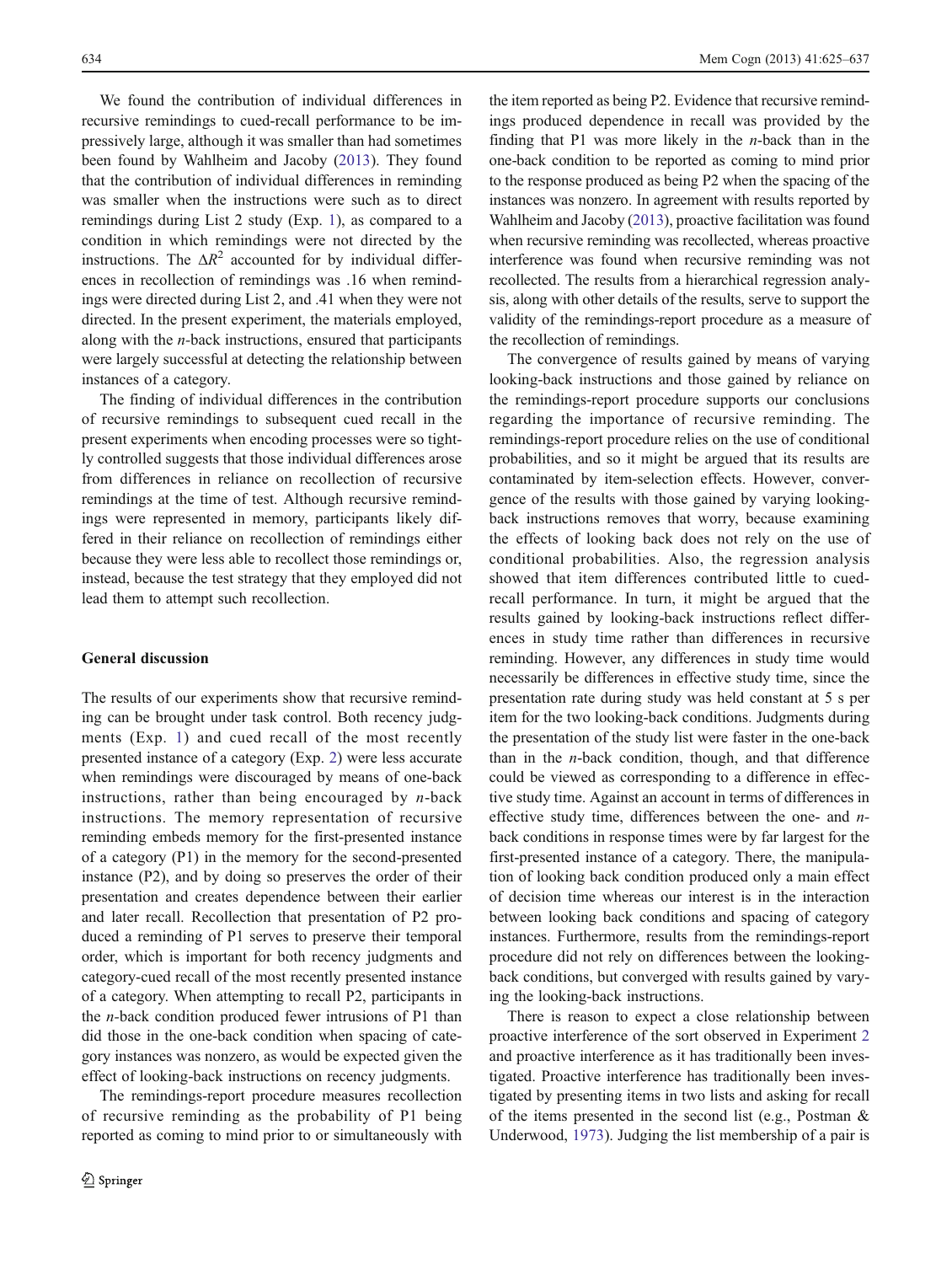related to judgments of recency, because presented lists necessarily differ in their recency of presentation. This being the case, list discrimination can be seen as requiring a recency judgment, as did our Experiment [1,](#page-3-0) with the major difference that it requires discrimination of recency at the level of lists, whereas our experiments required a within-list discrimination of recency.

We interpret our results as showing that recollection of recursive reminding eliminates response competition by preserving the order in which potentially competing responses appeared. In contrast, list differentiation has traditionally been emphasized as serving to reduce response competition. Underwood [\(1945,](#page-12-0) [1949\)](#page-12-0) used the notion of list differentiation to explain results that failed to show a high correlation between overt intrusions and retroactive interference. To explain the lack of correlation, Underwood suggested that participants employed a postretrieval editing process to recognize intrusions as coming from the wrong list, and thereby inhibit their emission. Winograd ([1968](#page-12-0)) examined participants' ability to identify the list membership of previously studied items and discussed the importance of list differentiation as a means of avoiding interference effects.

When responses are changed between lists, both responses coming to mind at the time of test has been treated as being indicative of response competition, and the importance of list differentiation has been highlighted. In this vein, the modified–modified free recall test (MMFR) was designed to eliminate response competition by asking participants to recall responses from both lists and then to identify the list from which the responses originated (e.g., Barnes & Underwood, [1959\)](#page-12-0). In an A–B, A–B' paradigm for which responses in the two lists were strongly associated (e.g., afraid, scared), Barnes and Underwood found that recall was facilitated and that participants' ability to identify the list origins of responses was extremely high. The high list-identification performance is somewhat puzzling, since it was interpreted as resulting from list differentiation, and a strong association between responses would be expected to make such differentiation difficult to accomplish (cf. Young, [1955](#page-12-0)).

The rationale underlying the MMFR procedure is that interference effects result from response competition that is revealed by responses from both lists coming to mind at the time of test. The implication is that cued-recall performance should be poorer when both responses come to mind. In contrast, the results from our Experiment [2](#page-5-0) showed that recall was higher when P1 was reported as coming to mind prior to the item given as being P2. For that case, proactive facilitation was found, rather than the proactive interference that response competition would be expected to produce. Response competition that was responsible for proactive interference relative to performance on control items was found only when no other response was reported as coming to mind ("No Other Reported" column in Table [5\)](#page-7-0). It might be tempting to interpret these results as showing high temporal discrimination that is akin to high list differentiation. However, if one were to do so, the means of accomplishing list discrimination would have to be specified.

Although list differentiation can reduce response competition that serves as a source of proactive interference, the same can be accomplished by recursive reminding. The two means of avoiding the effects of response competition differ in important ways. Editing potential responses as a means of avoiding the interference effects produced by response competition relies on retrieval of temporal information or other details of the context in which an event occurred after possible responses have come to mind (e.g., Postman & Underwood, [1973\)](#page-12-0). According to that view, list membership is preserved by a list tag or context tag (see, e.g., J. R. Anderson & Bower, [1974\)](#page-12-0) that is associated with, but represented independently from, the representation of the content. In contrast, our results from the remindings-report procedure show that recursive remindings produce a dependence between the memory representations of events, and so influence what later comes to mind, as well as preserving temporal information. Recursive reminding produces a higher-order representation by embedding memory for one event in that of another event, rather than creating a simple association of an event with list or context tags.

Context tags in the form of a direct association between items and the list context in which they occurred could serve as a basis for temporal judgments. However, to explain the effects of looking back on subsequent cued-recall performance, one would have to argue that the retrieval of P1 produced by the presentation of P2 served to enhance subsequent temporal judgments by locking in the original context associated with P1. As we suggested earlier, one could as well argue that retrieval of P1 during the presentation of P2 would increase the difficulty of subsequent temporal judgments, by increasing the similarity of the context tags associated with the two items. Furthermore, it would have to be argued that people can only make judgments regarding temporal order by comparing context tags at the time of test, as they are unable to base temporal judgments on a higherorder relationship (a recursive reminding) that preserves temporal information. We believe that it is untenable to argue that people are unable to remember relationships, but instead are only capable of learning simple associations (for discussion relevant to this issue, see Asch, [1969](#page-12-0)).

According to a recursive-reminding account, temporal information is not represented separately as a simple association and accessed in an editing process after an item comes to mind. Rather, when an item is recollected, the recursive reminding that comes to mind with it, including temporalorder information, can be used for both recency judgments and cued recall of the most recently presented instances. Wahlheim and Jacoby ([2013](#page-12-0)) described cases for which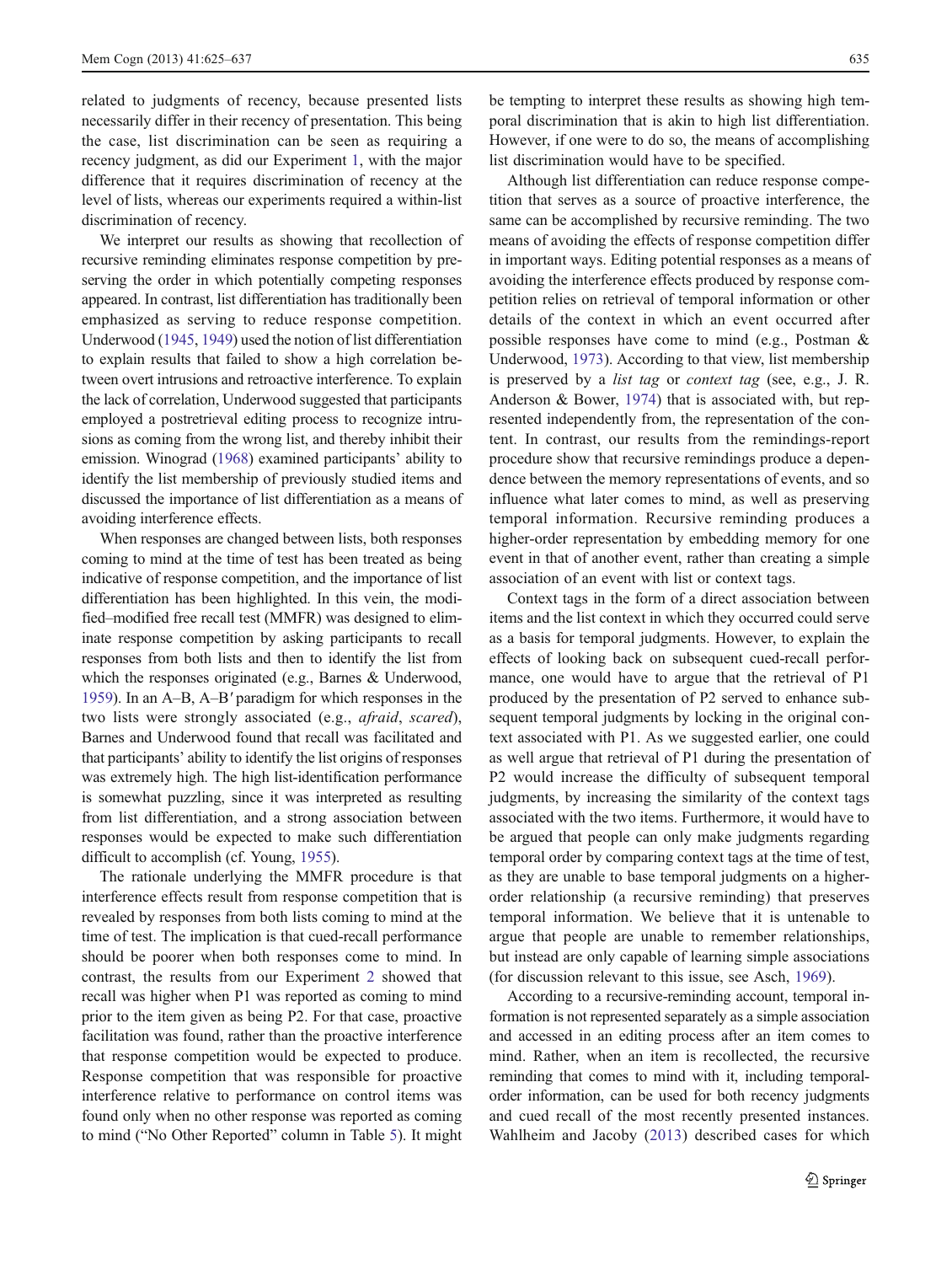recursive reminding, rather than an influence on simple associations, might have been responsible for the effects observed in traditional investigations of proactive and retroactive interference (e.g., Barnes & Underwood, [1959\)](#page-12-0). Criss and Shiffrin [\(2005\)](#page-12-0) showed that list discrimination can rely on higherorder relationships among events, rather than only relying on simple associations between items and the lists in which they occurred. As the researchers pointed out, several studies have attempted to distinguish a simple-associations assumption from a higher-order-relationships assumption, with results typically favoring the assumption of higher-order relationships (e.g., Hockley & Cristi, [1996](#page-12-0)). Hintzman [\(2004\)](#page-12-0) has described ways in which the results produced by recollection of remindings dictate changes in models of memory, including his own MINERVA model.

Our experiments extend arguments regarding the importance of remindings for recency judgments (Hintzman, [2011;](#page-12-0) Tulving, [1983](#page-12-0), p. 42; Winograd & Soloway, [1985\)](#page-12-0) to account for proactive effects of memory. Our view of recursive reminding differs from that of Hintzman in that he (e.g., Hintzman, [2011](#page-12-0)) has described recursive reminding as generally being automatic, whereas we highlight the importance of task control and individual differences for the occurrence of recursive reminding. Our experiments provided little, if any, evidence of the occurrence of spontaneous reminding in the one-back condition. Participants in that condition seldom mistakenly responded "yes" during presentation of the second-presented instance of a category when spacing was nonzero. Also, in the one-back condition there was little evidence of spontaneous recursive reminding in subsequent recency judgments or cued recall when the spacing was nonzero. Although we agree that reminding can be relatively spontaneous, we doubt that reminding is ever fully divorced from the task in which one is engaged. In this vein, Ste-Marie and Jacoby ([1993\)](#page-12-0) provided evidence that spontaneity of recognition is relative to the task in which one is engaged (see also B. A. Anderson et al., [2011](#page-12-0)). What are the conditions that give rise to relatively spontaneous remindings? In part, this question can be answered by specifying situations in which remindings cannot be brought under task control. For example, it might be possible to find situations in which manipulating looking-back instructions does not fully eliminate spontaneous remindings in a condition that discourages their occurrence. Also, it is important to specify conditions that are necessary for recollection of remindings. The results of the present experiments suggest that even when reminding occurred during the presentation of the study list, there was a rather low probability of the remindings being recollected at the time of test. The measures of initial reminding and recollection of reminding in our experiments were very different, but the results do suggest frequent failures to recollect remindings (cf. Friedman, [2007\)](#page-12-0).

Spontaneous remindings likely rely more heavily on the details of events, such as their physical similarity, than do directed remindings. Also, as was shown by the results of Experiment [2](#page-5-0), there are large individual differences among people with regard to the contribution of recursive remindings to their performance (see also Jacoby, [1974](#page-12-0); Wahlheim & Jacoby, [2013](#page-12-0)). People who generally take a broad view and are credited with being creative may be subject to remindings that would not occur for those who generally take a more narrow view and, consequently, are blind to distant relationships among events. Such individual differences would have a variety of consequences. For example, those who take a broad view may be less prone to compartmentalization of knowledge (e.g., Potts, [1977\)](#page-12-0) than are those who take a narrow view. On the other hand, a narrow view protects one from distraction and "scattered" thinking. Perhaps the detrimental effects of individual differences in openness to remindings could be greatly reduced by training. Can people be trained to more often engage in selfdirected processing of the sorts that encourage the occurrence and later recollection of recursive remindings? If so, what would be the costs and the benefits of such training? Perhaps it would be better to aim training at the balance between individual differences and task constraints. Are individual differences in openness to recursive remindings specific to particular domains or, instead, general across domains? These questions are among those that may serve as targets for future research.

The results of the present experiments provide evidence of the importance of recursive remindings produced by the detection of relationships between events. Earlier findings have shown that remindings resulting from detection of repetitions facilitate memory performance (e.g., Asch, [1969](#page-12-0)). Frequency judgments have also been shown to depend on recursive remindings (Hintzman, [2004\)](#page-12-0). Recursive remindings resulting from the detection of change are important for later memory of paired associates presented in an A–B, A–D paradigm (Wahlheim & Jacoby, [2013](#page-12-0)). Furthermore, remindings that accompany detection of change might play a role in memory for schema-inconsistent information about people (cf. Hastie & Kumar, [1979\)](#page-12-0). Remindings have also been said to play important roles in memory for more complex materials and concept learning (Benjamin & Ross, [2010\)](#page-12-0). Corballis ([2011](#page-12-0)) argued that memory, thought, and language all rely on recursive processes.

A focus on the importance of recursive remindings gives rise to questions that are very different from those that come from treating memory as being fully reliant on simple associations, and has implications for applied purposes as well as for theory. An important difference between approaches is that the notion of remindings highlights the importance of an awareness of relationships, whereas questions of awareness have not been given a prominent role in simple-